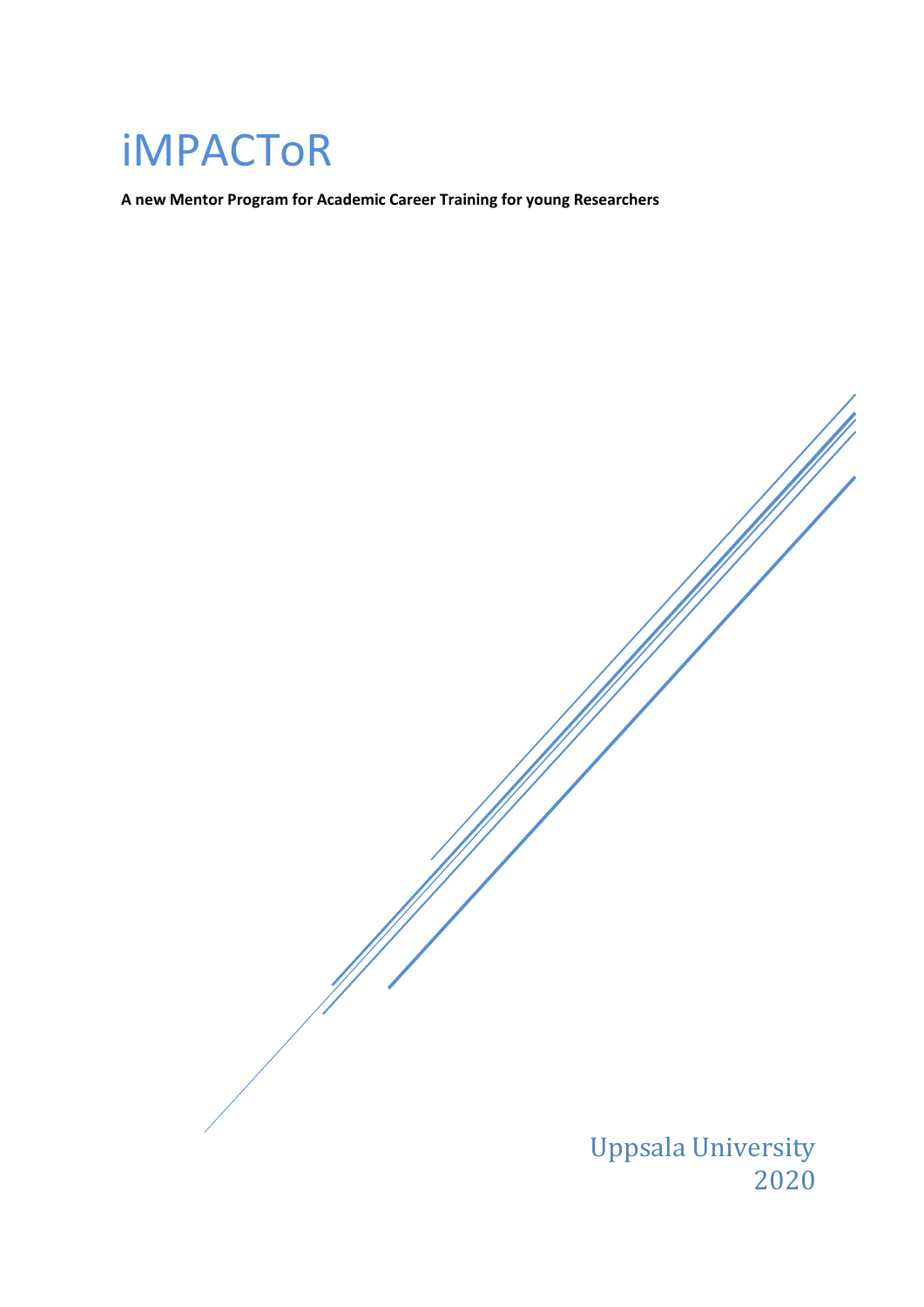| <b>WHEN</b>                                                         | <b>Activity</b>                                                                                            | <b>Speaker</b>                                                                                                |
|---------------------------------------------------------------------|------------------------------------------------------------------------------------------------------------|---------------------------------------------------------------------------------------------------------------|
| Week 9<br>26 Feb, 2020<br>10:15-12:00<br>E10:1309                   | Meeting 1 - Kick off workshop<br>"What<br>is mentorship" workshop.                                         | Rabbe Hedengren from Career &<br>Leadership in academia unit,                                                 |
|                                                                     |                                                                                                            |                                                                                                               |
| <b>Week 20,</b><br>13 May 2020<br>10:00-11:00<br>Via Zoom           | <b>Meeting 2 - Seminar</b><br>"Rekryteringsseminariet-How to recruit"<br>You will have to apply separately | <b>Asa Furberg (HR specialist)</b>                                                                            |
| <b>Week 22,</b>                                                     | <b>Meeting 3 - Workshop</b>                                                                                | Tony Hansson (Administrative director at                                                                      |
| 28 May 2020<br>15:15-17:00<br>Via Zoom                              | "Economy in the academy"                                                                                   | Faculty Offices, Office for Medicine and<br>Pharmacy)                                                         |
| Week 24,<br>10 June 2020<br>09:00-15:00<br>Via Zoom                 | <b>Meeting 3 - Seminar</b><br>"Leadership and coaching" workshop                                           | <b>Lena Sobel</b>                                                                                             |
|                                                                     | Sandwich included                                                                                          |                                                                                                               |
|                                                                     |                                                                                                            |                                                                                                               |
| <b>Week 36,</b><br>3 Sept 2020<br>10:00-12:00<br>E10:1309<br>& Zoom | <b>Meeting 5 - Seminar</b><br>"University structure: how it is and how we<br>would like it to be"          | Karin Forsberg-Nilsson (Dekanus för<br>Medicinska faculteten) and Catharina<br>Svensson (IMBIM Head of Dept.) |
| Week 37, 7<br>september<br>2020<br>12:00-14:00                      | Meeting 6 - Efter sömmar lunch<br>Lunch at Eklundshof. Both mentees and<br>mentors are invited.            | <b>LUNCH</b>                                                                                                  |
| Week 38<br>18 September<br>9-12:30<br>E10:1309                      | <b>Meeting 7 - Seminar</b><br>How to start a research group/lab: what to<br>do and what to avoid           | Gustav Ullenhag, Mikael Sellin, Marika<br><b>Nestor, Martina Blunder</b>                                      |
| & Zoom<br>Week 41                                                   | Meeting 8 - Seminar                                                                                        | Dan Larhammar (Professor at NV)                                                                               |
| 9 October<br>2020<br>9:00-12:30                                     | "Research misconduct"                                                                                      |                                                                                                               |
| E10:1309<br>& Zoom                                                  | "Grants support and tips"                                                                                  | Maria Ferletta (Research Support Unit<br>MedFarm)                                                             |
| <b>Week 43,</b><br>20 October<br>2020                               | Meeting 9 - Seminar Presentations on<br>the topic of merits in academia:<br>"Docentship",                  | Michael Welsh (orförande<br>Docenturkomitten)                                                                 |
| 13:00-16:00                                                         | "Recruitment and promotion processes"                                                                      | Aris Moustakas (Rekryteringsgrupp för<br>anställningar)                                                       |
| Rudbecksalen<br>& Zoom                                              | "Pedagogic excellence"                                                                                     | Ulf Holmbäck and Jörgen Bengtsson<br>(Academic Teaching and Learning)                                         |